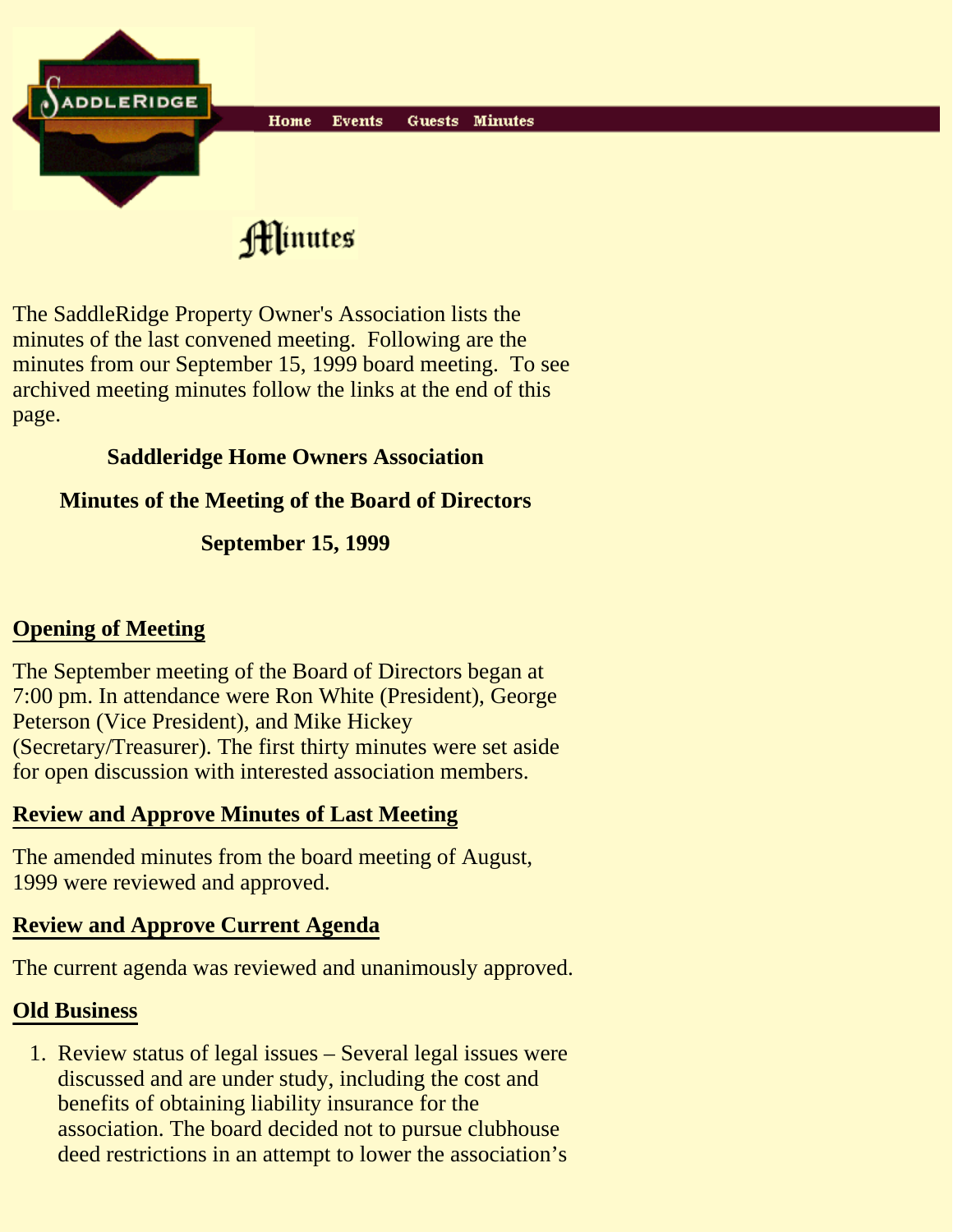property taxes.

- 2. Review assigned responsibilities:
	- . Streets Streets continue to be good condition.
	- B. Clubhouse
		- 1. Floor Ron is negotiating to have the floor professionally cleaned and polished.
		- 2. Kitchen door lock Ron will install new single-sided lock.
		- 3. The Board discussed the possibility of using gravel to fill in a settled area around the septic tank.
		- 4. The barbecue pit needs minor repair.
		- . Grounds No report.
	- B. Architectural Committee No report.
	- C. Homepage Clubhouse calendar being updated.
- 1. Franchise Tax and Nonprofit status Pending at CPA's office.
- 2. Water Conservation Ron will check the possibility of having a water conservation expert speak at the annual meeting on October 2nd.
- 3. The Annual Business meeting date was confirmed for October 2nd at 2:30 p.m. at the Saddleridge Clubhouse.

#### **Review Monthly Financial Statement**

Mike Hickey presented the bank statement for review. The association has no outstanding debts other than normal trade accounts, which are paid as incurred.

#### **New Business**

1. Notices of the annual association meeting were mailed to eligible members on September 4th.